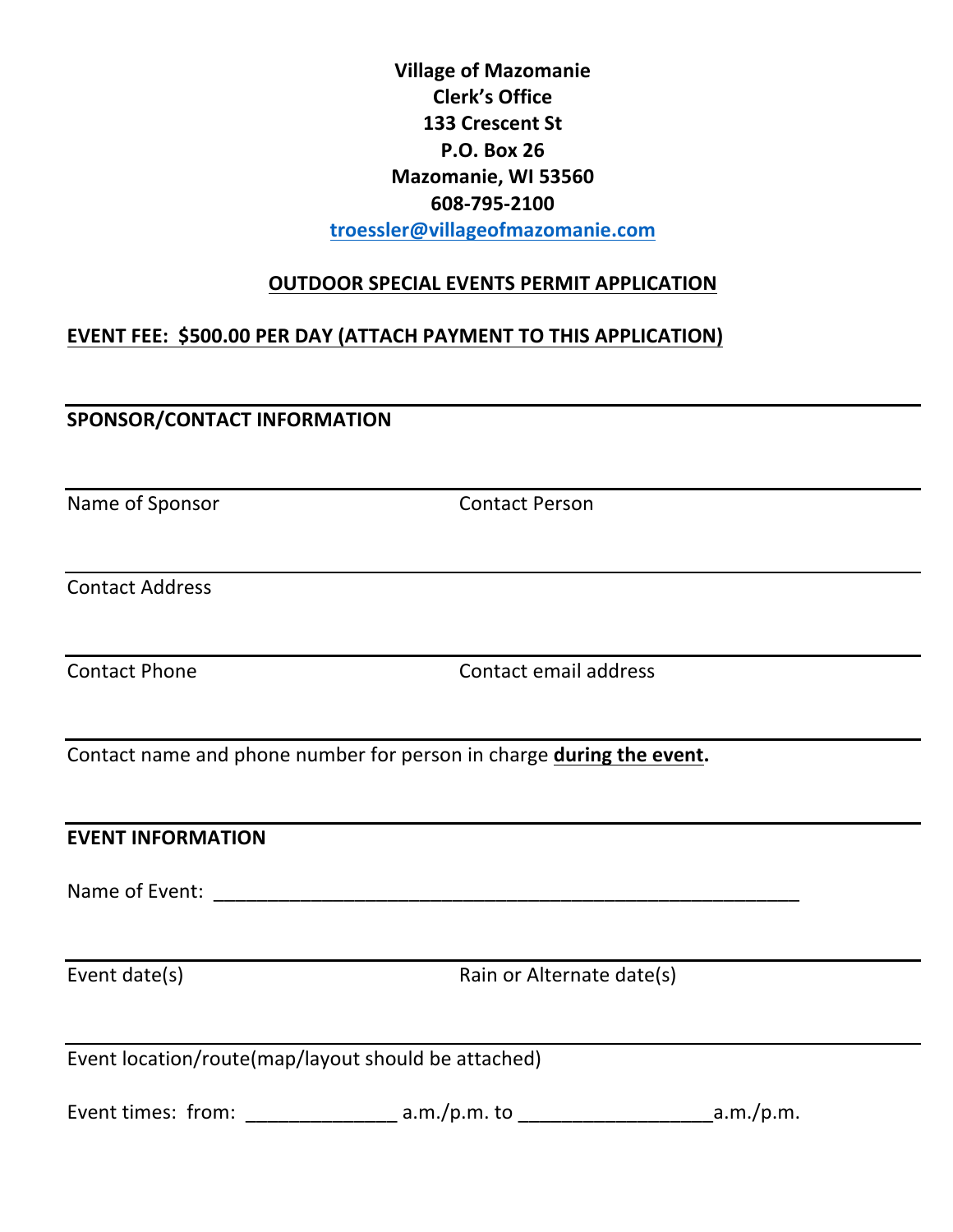Number of people projected to attend this event:

#### **STREET CLOSURES AND PARKING**

| Street(s)    | will not be closed<br>will be closed (please attach map or sketch of all closures) |           |
|--------------|------------------------------------------------------------------------------------|-----------|
|              | If closed, which streets and blocks?                                               |           |
| Closed from: | $a.m./p.m.$ until                                                                  | a.m./p.m. |

List any other parking-related requests or considerations.

### **VILLAGE SERVICES AND OTHER REQUESTS**

**Alcohol** will will not be used

If alcoholic beverages will be served outside, attach a list of vendor(s) and location(s). Vendors must have current liquor licenses of required types.

#### **Barricades\_\_\_** will \_\_\_ will not be used

The Village can provide barricades. If the applicant picks up and returns the barricades undamaged, no charges will be assessed. However, if Village staff deliver and/or pick up the barricades, the applicant will be charged for staff time. Barricades must be erected in accordance with Village directions. Contact Public Works at 608-795-2100 ext. 3 and ask for Mark Geisler for more information.

\*Fireworks will (attach copy of fireworks application) will not be used. \*Permit required

**Food** \_\_\_ will \_\_\_ will not be served other than inside licensed restaurants.

All food vendors must obtain a food permit.

**Police** will notify you should officers and/or vehicles be required.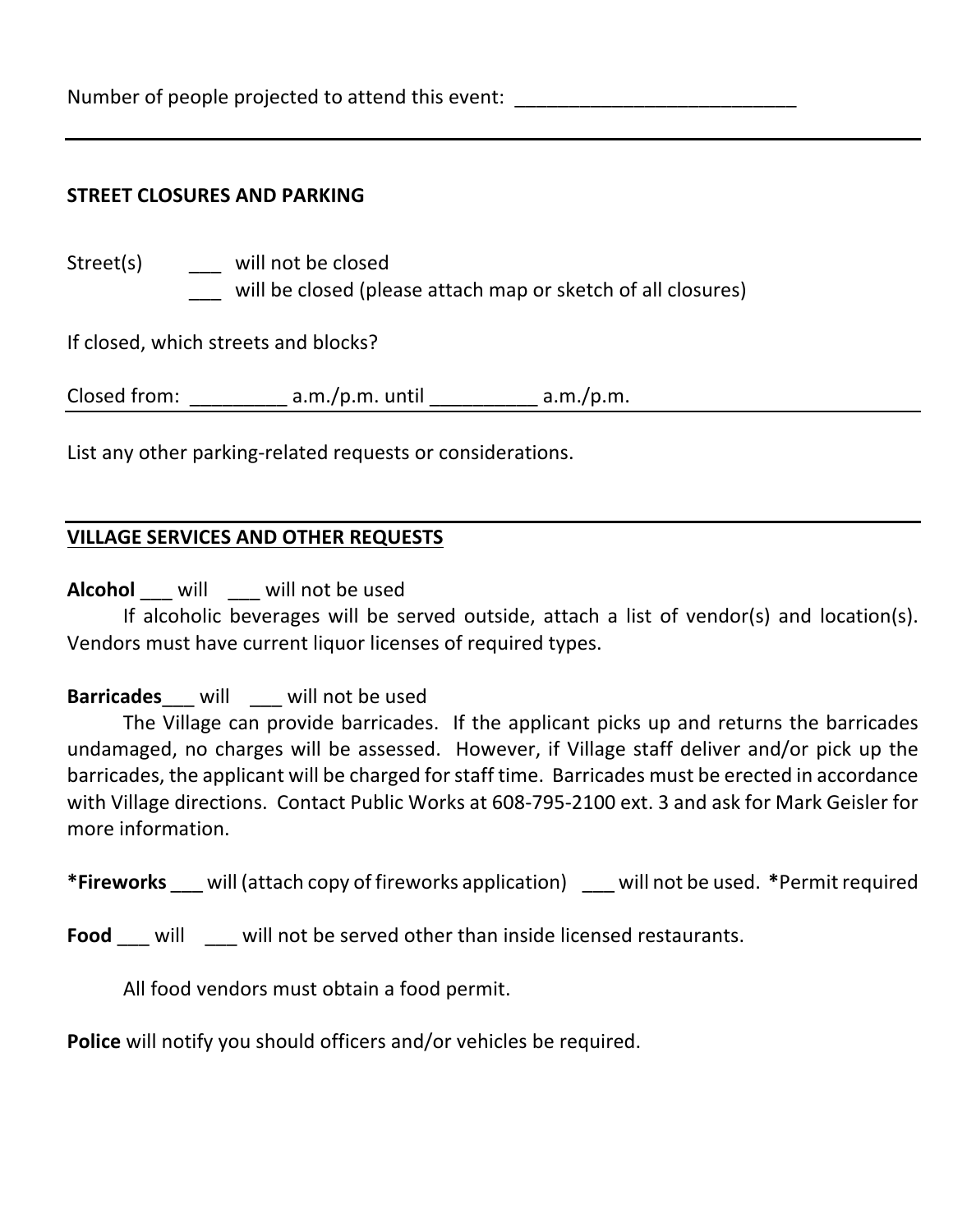**Portable bathrooms** will will not be used

If yes, list number and where they will be located.

**Public address system** will will not be used

If yes, who will provide, where will it be located and the number and type of musical/entertainment and/or presentations.

**Refuse receptacles** \_\_\_ will \_\_\_\_ will not be used

If refuse receptacles will be required, the applicant must coordinate sufficient refuse collection with an independent hauler. Applicant will be charged for any post-event cleanup provided by the Village.

**Special fencing** will will not be used

If yes, list who will provide it and where it will be located.

**Special water service** will will not be used

If food is being served, organizers must provide a potable water source. Those wishing to use a Village hydrant or other water source will need to provide a \$1,500.00 refundable deposit. Vendors may also use their own source.

**Stage(s)\_\_\_** will \_\_\_\_ will not be used

If yes, list who will provide and where it/they will be located.

**Temporary structures (such as tents)** will will not be used

If yes, list number, type and location.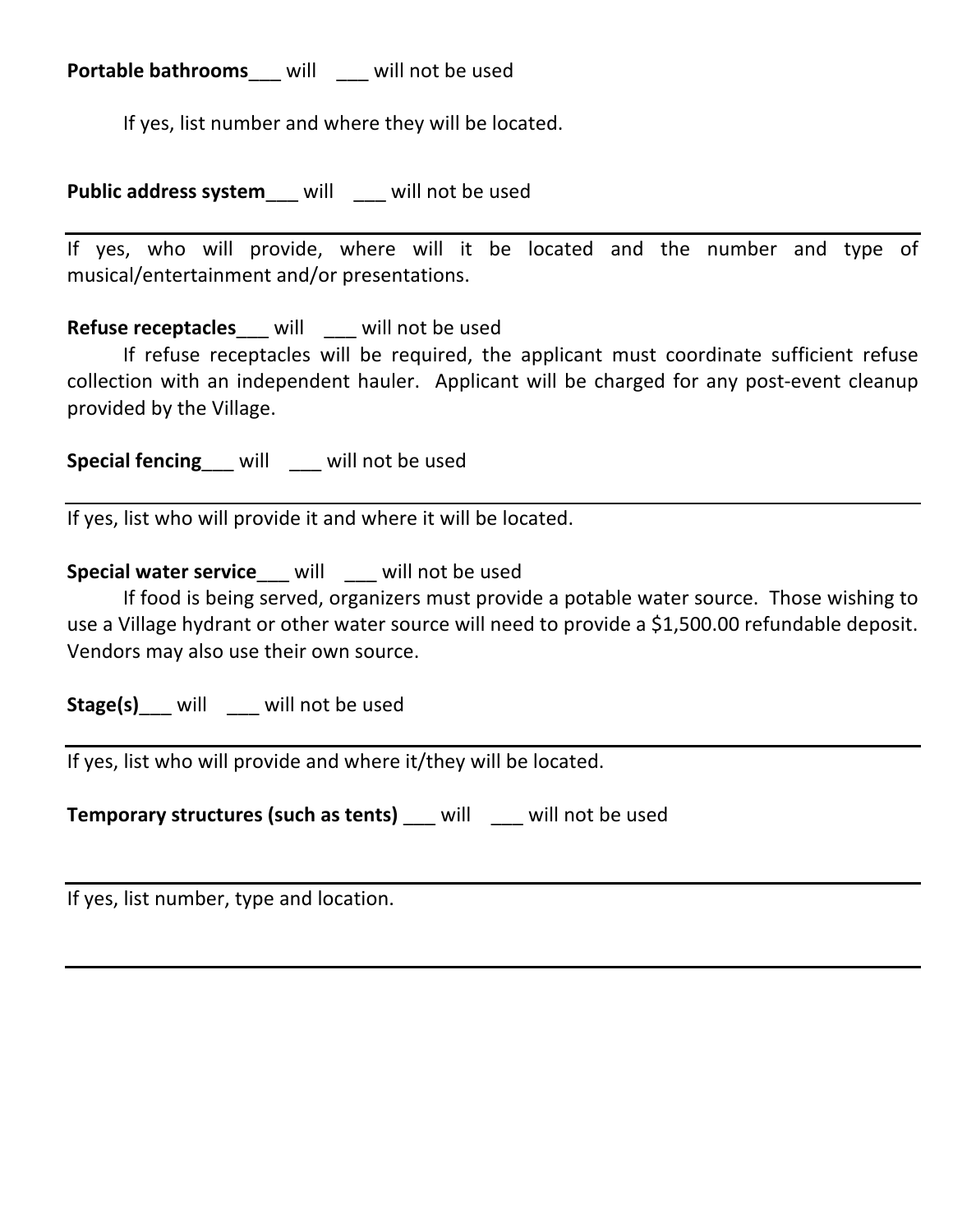#### **INSURANCE**

**Liability insurance for the event** is attached is not attached

**Note:** Prior to the approval of a special event, the Village requires the sponsor(s) to obtain a special event insurance policy that includes the Village of Mazomanie as an additional insured. The insurance must, at a minimum, be in the amount of  $$1,000,000.00/$ occurrence and \$2,000,000.00 total aggregate claims. The Village must receive proof of insurance in the form of a policy endorsement, in addition to a certificate of insurance, prior to a permit being issued, or the event will not be allowed to proceed.

# Please include reproducible layout of event with all of the following applicable items. This drawing indicates the following (check all that apply):

- Sanitation facilities
- First aid facilities
- Emergency vehicle access (12 food minimum width)
- Tents/temporary structures
- Utility lines/generator/potable water source
- \_\_\_ Lighting
- Area restriction devices such as barricades or other screening  $-$  including any detour routes if the street is to be closed
- Map of route for parades, races, etc.
- Equipment that requires electric power
- Location of the electric power source

### **\*\*OFF-DUTY POLICE PAID DETAIL REQUEST FORM**

Date: \_\_\_\_\_\_\_\_\_\_\_\_\_\_\_

### **EVENT DETAILS**

Location of event